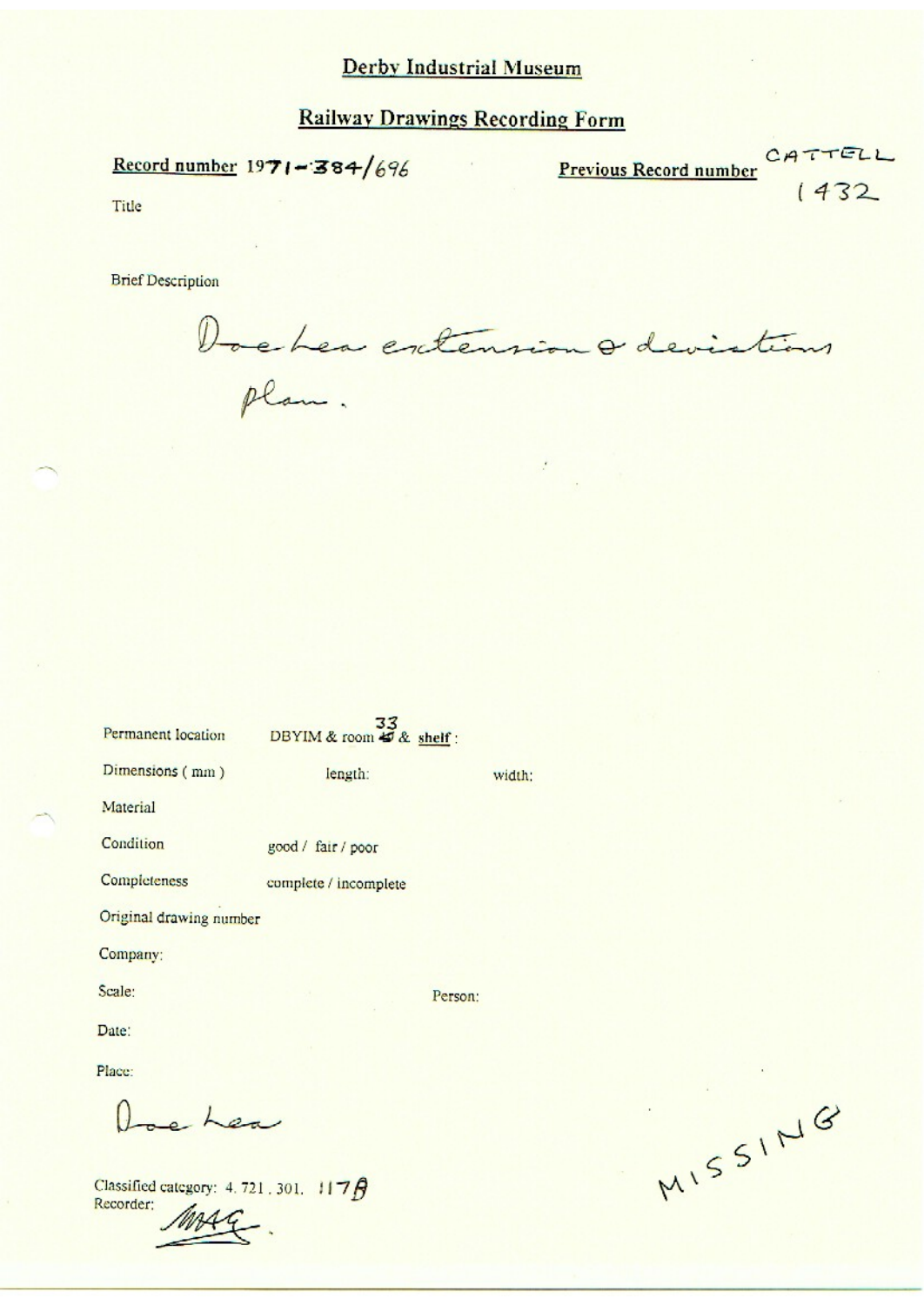## **Railway Drawings Recording Form**

Record number 1997-5/577.

Previous Record number MRP 132/581

Title

**Brief Description** 

| Planofproposed route for approx I mile                        |
|---------------------------------------------------------------|
| rhowing have MR homelones, roads, husballings                 |
| Renal alterations<br>maten caunas                             |
| Parish of Senseliffe                                          |
| Ault Huchmall<br><u>andraming.</u>                            |
| John Bowett                                                   |
| John Tomberson                                                |
| Earl Bathaunt                                                 |
| Kev Brahazan Hallows                                          |
| Permanent location<br>DBYIM & room 49 & shelf: $83$           |
| width: $\frac{1}{2}$ 425<br>Dimensions (mm)<br>length: $  30$ |
| Material<br>Tomaing paper importer on folice                  |
| Condition<br>good / <del>fair / poor</del>                    |
| Completeness<br>complete / incomplete                         |
| Original drawing number                                       |
| Company: $M$ $\rightarrow$                                    |
| Scale: $1'' = 2\frac{1}{2}$ chans<br>Person:                  |
| Date:                                                         |
| Place:                                                        |
| de Lea                                                        |
|                                                               |

Classified category: 4, 721, 30 COPT 1 1 7 B Recorder  $u\&(2/6)/1998$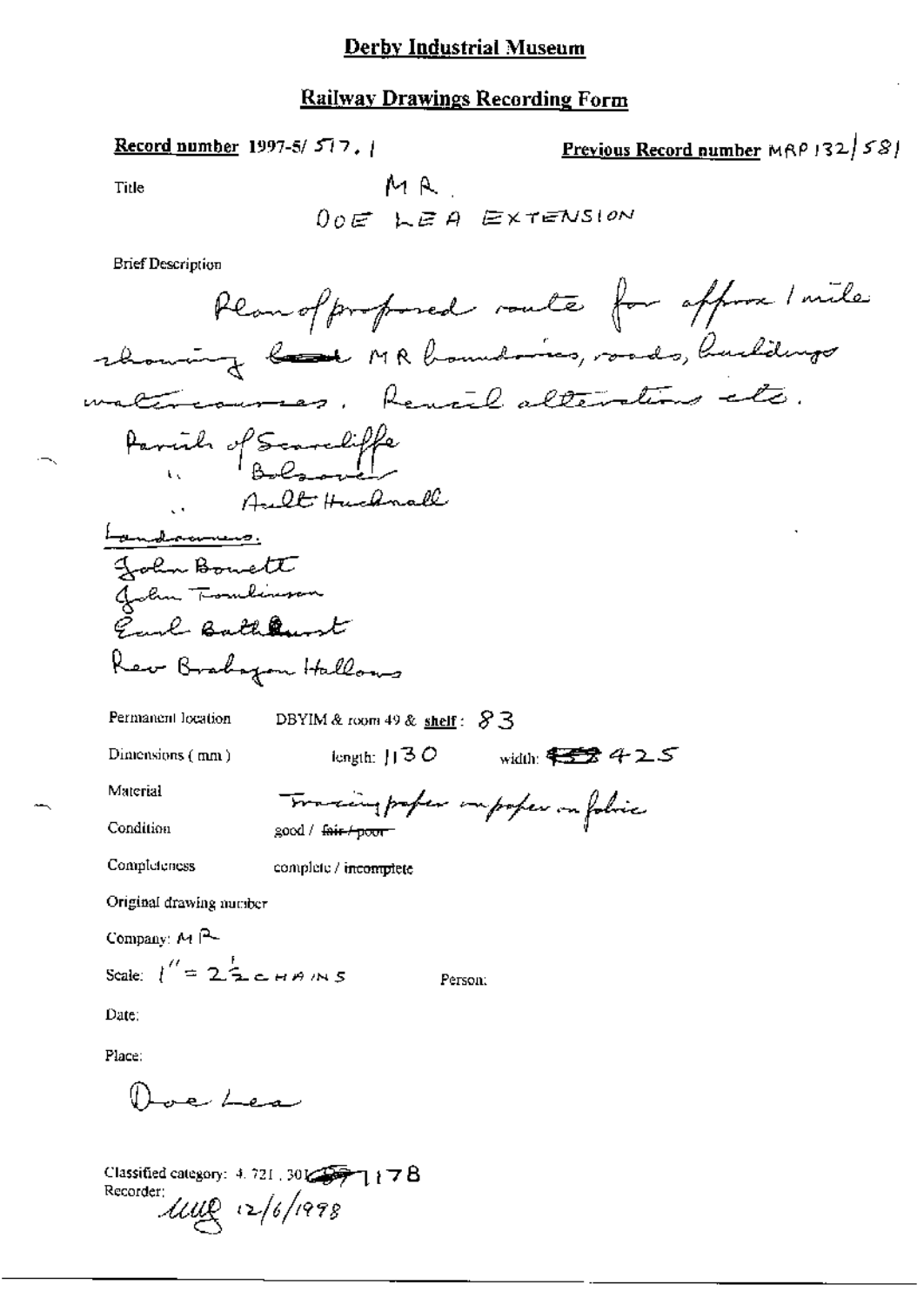#### **Railway Drawings Recording Form**

Record number 1997-5/ $5/7.2$ 

<u>Previous Record number</u>  $MRP/32\sqrt{58}$ 

Title

**Brief Description** 

Elevation of proposed route chowing

| Permanent location                                                                                                                            | DBYIM & room 49 & shelf: $\%$ 3      |  |
|-----------------------------------------------------------------------------------------------------------------------------------------------|--------------------------------------|--|
| Dimensions $(mm)$                                                                                                                             | length: $130$<br>—width: SOO         |  |
| Material                                                                                                                                      | Tracing proper in popera folio       |  |
| Condition                                                                                                                                     | good / fa <u>ir / poor-</u> -        |  |
| Completeness                                                                                                                                  | complete / incomplete <sup>---</sup> |  |
| Original drawing number                                                                                                                       |                                      |  |
| Company, M.R.<br>Scale: $HOR(Z:1^{\prime\prime} = 2\frac{1}{2}C_{HAMUS}$<br>VERT (" = 25 FEET<br>Person:<br>Date: $25$ James $1878$<br>Place: |                                      |  |
| Aperhea<br>Classified category: $4.721$ . 301. $\frac{2.33}{2}$ ( $\left(\frac{1.33}{2}\right)$ B<br>Recorder:<br>11/6/1998                   |                                      |  |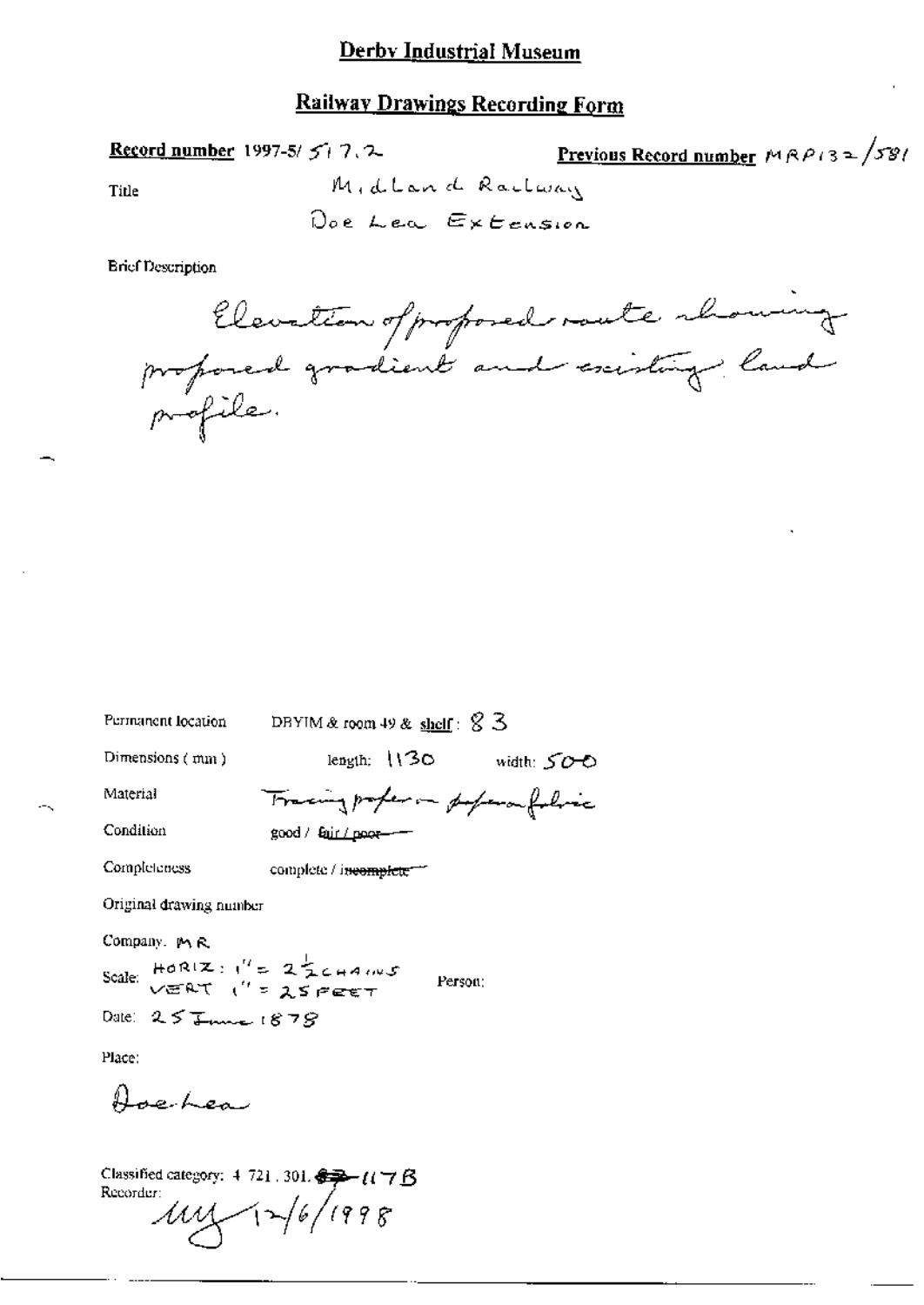#### **Railway Drawings Recording Form**

# Record number 1997-5/ $845$

Previous Record number MAPI32/928

Title

MARKHAM COLLIERY

**Brief Description** 



| Permanent location      | DBYIM & room $49$ & shelf $\frac{1}{2}$ +                                        |
|-------------------------|----------------------------------------------------------------------------------|
| Dimensions $(mn)$       | length: $1550$ width: $560$                                                      |
| Material                | Poper on folial                                                                  |
| Condition               | good / fair / poor                                                               |
| Completeness            | complete / incomplete =                                                          |
|                         | Original drawing number $\overline{\Delta L}$ 6.6, $\overline{\phantom{1}}$ 82.4 |
| Company:                |                                                                                  |
| Scale: $1''$ = 40 FEE T | Person:                                                                          |
| Date: 25 April 1885     |                                                                                  |
| Place:                  |                                                                                  |
|                         |                                                                                  |

Marthham Colliany

Classified category: 4, 721, 301,  $1178$ Recorder: *11m*y 19/8/1999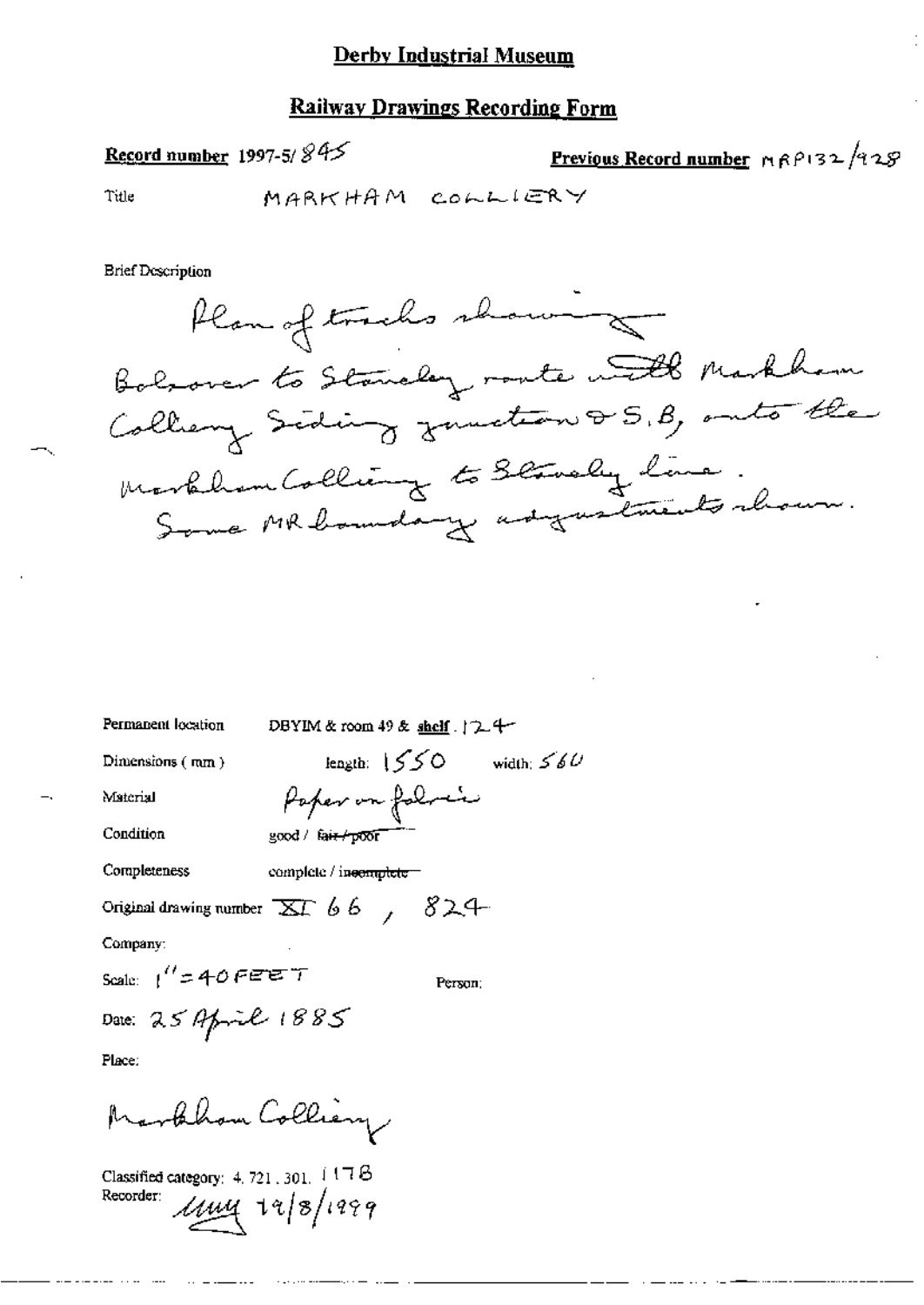# **Railway Drawings Recording Form**

f,

 $\cdots$ 

| Permanent location      | DBYIM & room 49 & shelf: $56$ |
|-------------------------|-------------------------------|
| Dimensions (mm)         | length: $2.940$ width: $660$  |
| Material                | Poperonfolice                 |
| Condition               | good / <del>fair/poor</del> - |
| Completeness            | complete / incomplete         |
| Original drawing number | 732                           |
| Company:                |                               |
| Scale: $1'' = 40'$      | Person:                       |
| Date:                   |                               |
| Place:                  |                               |

Bolsover

Classified category,  $4, 721$  ,  $301$ ,  $1177$   $\upbeta$ Recorder:  $\mu_{\mathcal{C}}$  1/4/1997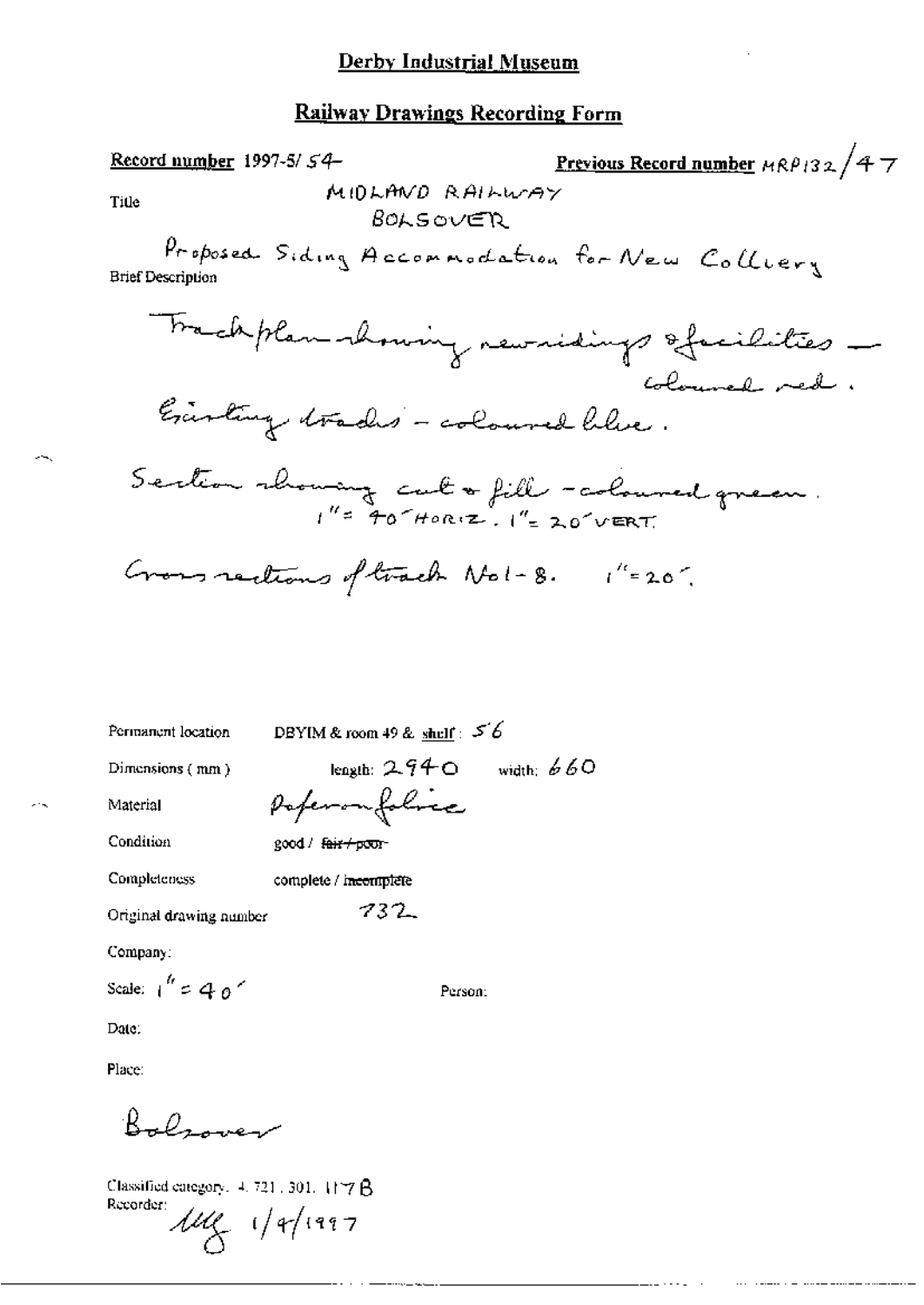# **Railway Drawings Recording Form**

 $\cdot$ 

 $\mathbb{R}^2$ 

Record number 1997-5/4-4-6

Previous Record number MRP132/494

Title

 $\lambda$ 

**Brief Description** 

| Permanent location      | DBYIM & room 49 & shelf : $78$  |
|-------------------------|---------------------------------|
| Dimensions (mm)         | width: $615$<br>length: $/620$  |
| Material                | Pofer on fabric                 |
| Condition               | good / f <del>air / poo</del> r |
| Completeness            | complete / incomplete           |
| Original drawing number | 550                             |
| Company: $MR$           |                                 |
| Scale: $1'' = 40$ Feet  | Person:                         |
| Date:                   |                                 |
| Place:                  |                                 |
|                         |                                 |

Classified category: 4, 721 , 301  $\pm 2\%$  (  $17\;8$ Recorder:  $\mu$ ug 17/3/1998